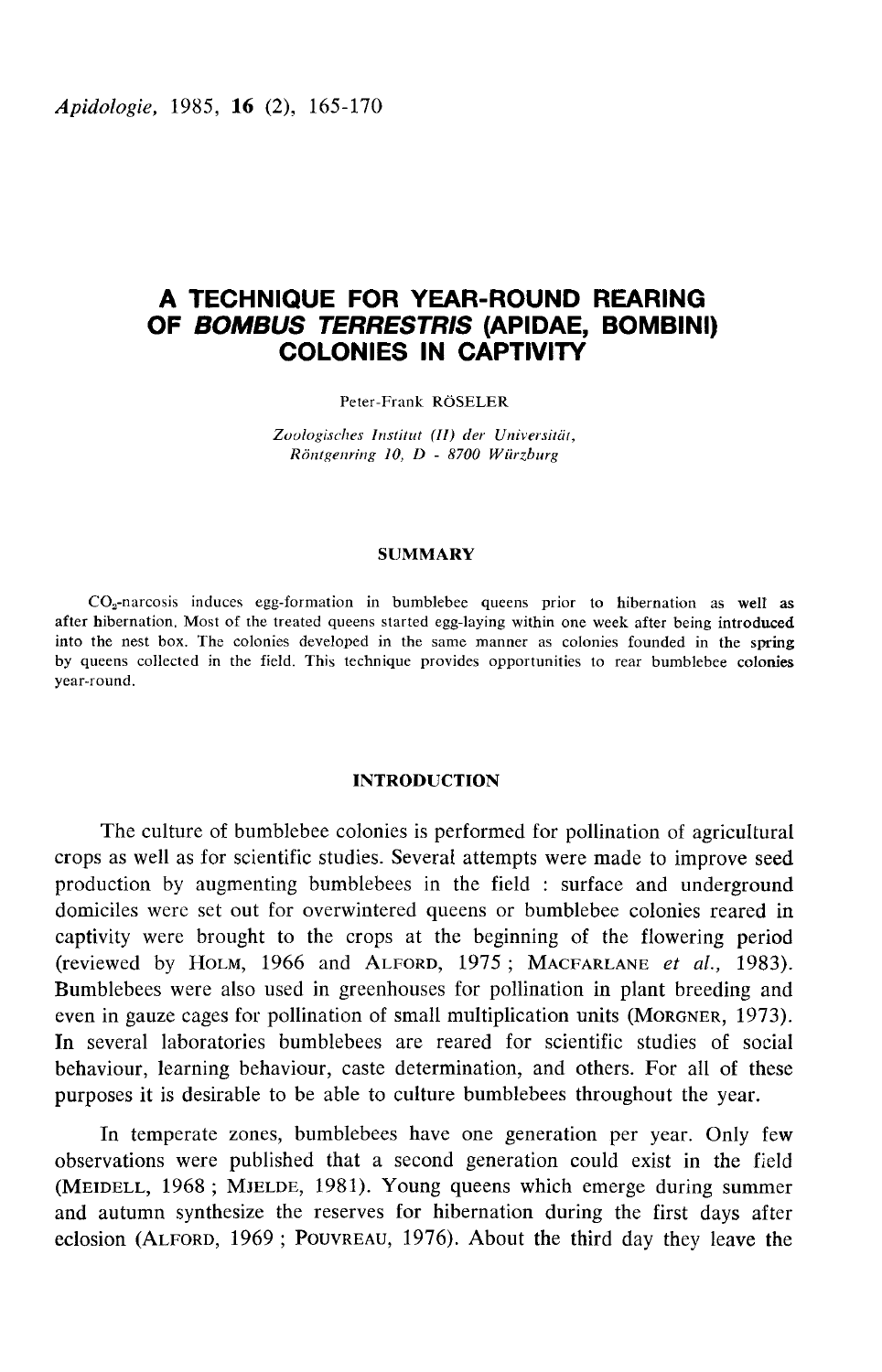## P.-F. RÖSELER

nest and are then ready to mate. After copulation the queens become lazy, seek suitable overwintering sites and enter diapause. The entering of diapause is an endogenous queen caste characteristic independent of temperature and light. Young queens left in the nest in a controlled climate room sit apart from the nest and do not participate in household tasks. Investigations have shown that the specific physiology of young queens is based upon a low juvenile hormone titre in haemolymph ( $R$  $\ddot{o}$ SELER, 1976; 1977). When newly emerged queens are treated with juvenile hormone, glycogen and lipids are not accumulated in the fat body, but oogenesis is induced and the queens start egg-laying after some days. A CO<sub>2</sub>-narcosis has a similar effect (Röseler and Röseler, 1984).

Queens overwintered in captivity are often difficult to activate. An increased temperature alone does not break diapause. HoLM (1965) has shown that queens of Bombus terrestris hibernated in a greenhouse under controlled conditions emerged over a period of more than two months. Presumably an endogenous readiness for breaking diapause is necessary for queens to respond to changes in environmental factors. It is, however, possible to activate hibernated queens by temperature alone does not break diapause. HOLM (1965) has<br>of *Bombus terrestris* hibernated in a greenhouse under c<br>emerged over a period of more than two months. Presum<br>readiness for breaking diapause is necessary for qu ged over a period of more than two months. Presumably an endogenous<br>ness for breaking diapause is necessary for queens to respond to changes in<br>onmental factors. It is, however, possible to activate hibernated queens by<br>na

to inhibit diapause as well as to activate overwintered queens. By both methods it is possible to rear bumblebees year-round. In the present paper the technique is described.

# MATERIAL AND METHODS

Colonies of B. terrestris were reared in a controlled climate room at  $+28^{\circ}$  -  $+30^{\circ}$ C and 60 % RH. In spring, queens were collected in the field prior to starting a nest. Queens with nests can be easily distinguished from others by their pollen collecting. Various techniques used for initiating a colony have been published (reviewed by Ногм, 1966; Aг.Fоrр, 1975). The two-Colonies of *B. terrestris* were reared in a controlled climate room at  $+28^{\circ} - +30^{\circ}$ C and 60 % RH. In spring, queens were collected in the field prior to starting a nest. Queens with nests can be easily distinguished used in my experiments. The bees were fed with water-honey solution (50 : 50,  $v : v$ ) and pollen collected by pollen-traps from honeybees. Only fresh pollen immediately deep frozen in small plastic bags after being collected in the evening was used.

At the climax of colony development new queens are reared. In B. terrestris there are no difficulties in mating. When young queens had left the nest box, they were placed in gauze cages  $(50 \times 50 \times 50$  cm) with males from other colonies. Most of the queens mated between day three and six after emergence. Very seldom were matings of queens older than 10 days observed.

Young queens not used for immediate nest initiation were overwintered in a refrigerator. Two to three days after copulation queens were placed singly in glass jars lined with moist soft paper and stored at  $+5$  °C -  $+10$  °C. Every month the queens were transferred to other jars in cases of mold development.

For  $CO_2$ -narcosis queens were put in a glass jar and treated with a  $CO_2$  stream until they became immobilized. They remained in the closed jar for 30 min.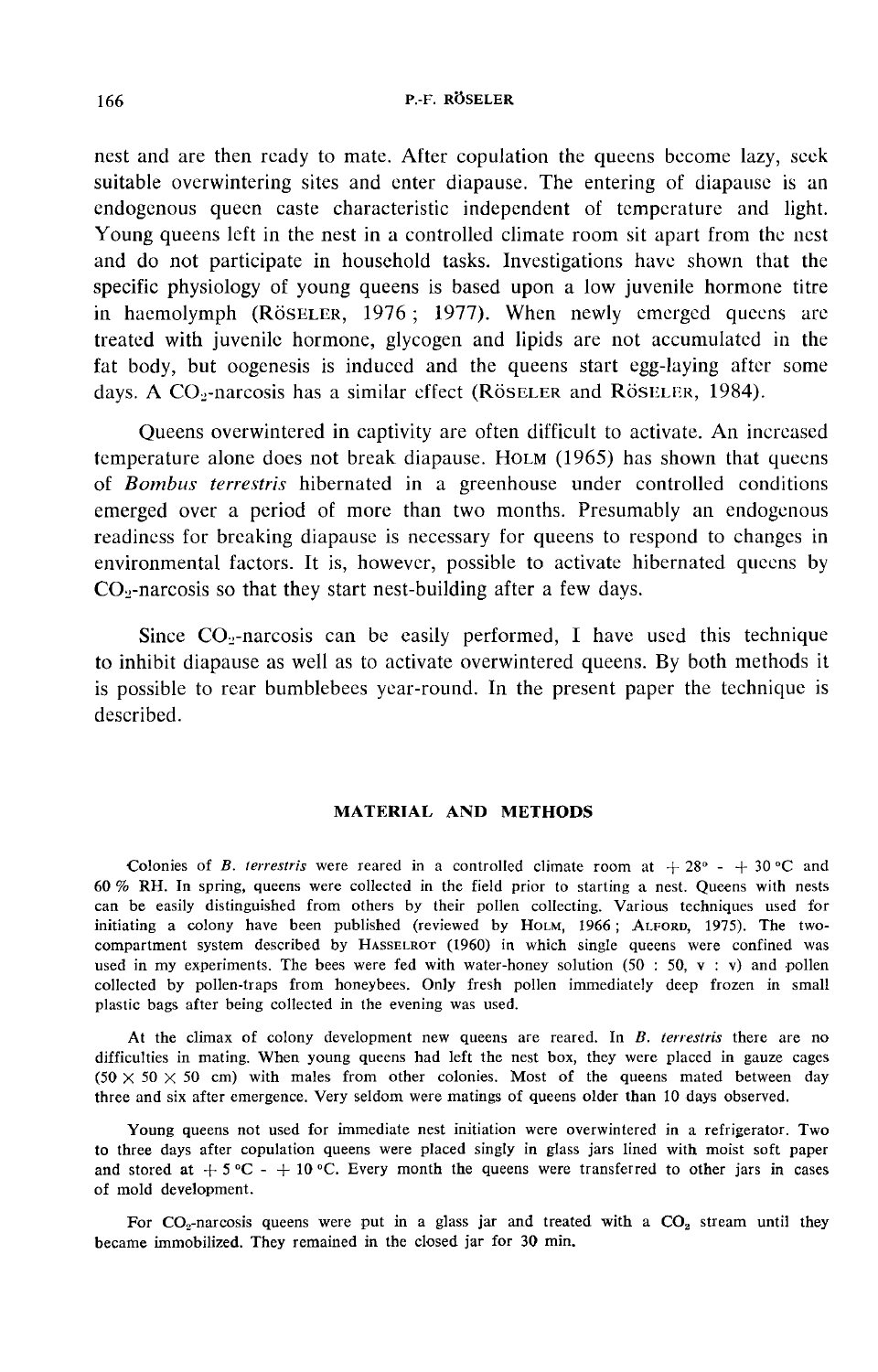#### RESULTS

#### Nest foundation without diapause

Young mated queens were confined in gauze cages. One day after mating queens were narcotized with  $CO<sub>2</sub>$  for 30 min. When they were still lazy the following day, the narcosis was repeated. After  $CO<sub>2</sub>$ -treatment queens became very active and flew in the gauze cage. Two to four days following narcosis single queens were confined in nest boxes. Sometimes they became broody even in the gauze cage and started secreting wax. Since colonies were mostly available, single queens were often confined together with brood (old larvae or a freshly pupated comb) and some (2-5) newly emerged workers. This method facilitates nest foundation. Queens normally accepted the comb on the first day. Most of them started egg-laying within one week (Table 1). Workers older than five days were removed to avoid competition for egg-laying, and were replaced by newly emerged ones, if it seemed necessary, for feeding larvae or for fixing the comb. The colonies started in this way normally developed except that the first brood occasionally contained some males.

|                            | Total | Days after confining |    |             |       |          |     |
|----------------------------|-------|----------------------|----|-------------|-------|----------|-----|
|                            |       | $1 + 2$              |    | $3+4$ 5 + 6 | $7+8$ | $9 + 10$ | >10 |
| Queens without hibernation | 46    | 10                   |    | 12          |       |          |     |
| <b>Hibernated</b> queens   | 48    |                      | 21 |             |       |          |     |

TABL. 1.  $-$  Number of Bombus terrestris queens initiating egg-laying following  $CO<sub>z</sub>$ -narcosis and confinement in nest boxes

#### Activation of overwintered queens

The shortest duration of overwintering tested was three weeks, the longest six months. Shorter or longer periods may be possible. To activate the queens Activation of overwintered queens<br>The shortest duration of overwintering tested was three weeks, the longest<br>six months. Shorter or longer periods may be possible. To activate the queens<br>a soft  $CO_2$ -stream was introduced evening. The jars were closed and put in a refrigerator at  $+ 15$  °C overnight. The next morning the queens were transferred to gauze cages kept at room temperature. Two to three hours later the queens were taken out of the cages and stimulated Two to three hours later the queens were taken out of the cages and stimulated<br>to fly in the room for about 10 min. Thereafter they were narcotized with  $CO<sub>2</sub>$ a soft  $CO_2$ -stream was introduced into the hibernation jars for 10 sec in the evening. The jars were closed and put in a refrigerator at  $+ 15$  °C overnight. The next morning the queens were transferred to gauze cages ke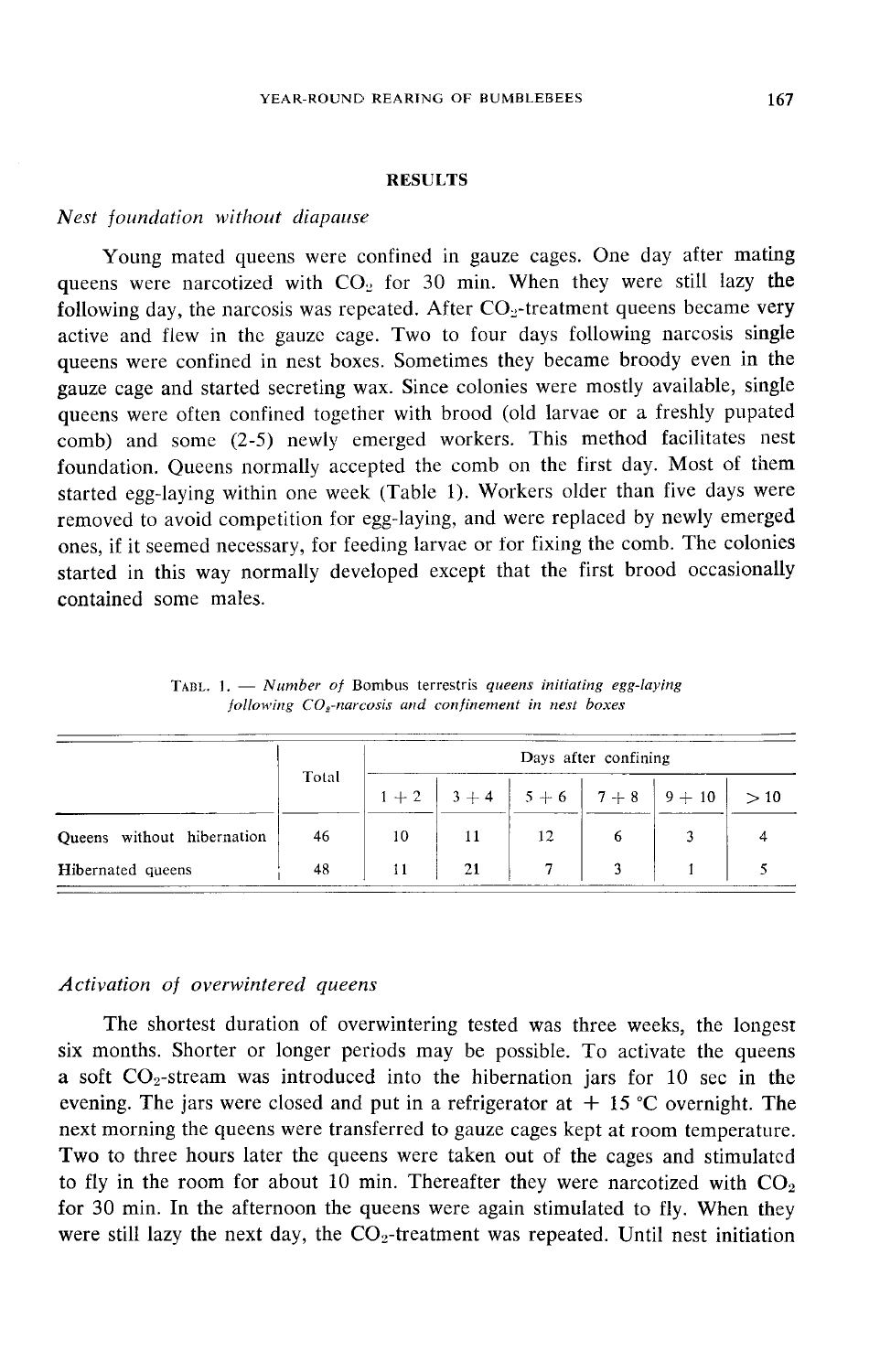the queens were allowed to fly in the room twice daily for 10 min. Three to six days after the last narcosis the queens were transferred to the climate room and confined in nest boxes as described above. Using this treatment the first eggs were also laid within one week (Table 1).

## DISCUSSION

The method given in this paper makes it possible to rear bumblebees yearround. This is not only true for  $B$ . terrestris, but also for  $B$ . hypnorum and B. pratorum which we have occasionally cultured in captivity. Using this technique research is not limited to the summer and, moreover, colonies are available for pollination during spring when only queens or few workers are present in the field. A substantial prerequisite for year-round rearing, however, is to store a sufficient amount of pollen.

> Received for publication in October 1984. Accepted for publication in February 1985.

#### ZUSAMMENFASSUNG

#### EINE METHODE ZUR ZUCHT VON VÖLKERN DER HUMMELART BOMBUS TERRESTRIS (APIDAE, BOMBINI) WÄHREND DES GANZEN JAHRES

Eine CO,-Narkose induziert die Eibildung bei jungen Hummelköniginnen sowohl vor der Überwinterung (und verhindert damit die Diapause) als auch nach der Überwinterung. Die meisten der so behandelten Königinnen begannen innerhalb einer Woche, nachdem sie in den Nestkasten eingesetzt worden waren, Eier zu legen. In ihrer Entwicklung unterschieden sich die Völker nicht von solchen, die im Frühjahr von gefangenen Königinnen gegründet worden waren. Man kann deshalb die Methode der CO<sub>2</sub>-Narkose benutzen, um Hummelvölker das ganze Jahr hindurch zu Eine  $CO<sub>a</sub>$ -Narkose induziert die Eibildung bei jungen Hummelköniginnen sowohl vor der Überwinterung (und verhindert damit die Diapause) als auch nach der Überwinterung. Die meisten der so behandelten Königinnen begann züchten.

#### RÉSUMÉ

# TECHNIQUES POUR ÉLEVER DES COLONIES DE BOURDONS BOMBUS TERRESTRIS (APIDAE, BOMBINI) EN CAPTIVITÉ TOUT AU LONG DE L'ANNÉE

Une anesthésie au  $CO<sub>2</sub>$  induit la formation d'œufs chez les reines de bourdon avant l'hibernation aussi bien qu'après. La plupart des reines traitées ont commencé à pondre durant la semaine qui a suivi leur introduction dans la boîte de nidification. Les colonies se sont développées de la même manière que des colonies fondées au printemps par des reines prélevées dans la nature. Cette technique permet d'élever des colonies de bourdons durant toute l'année.